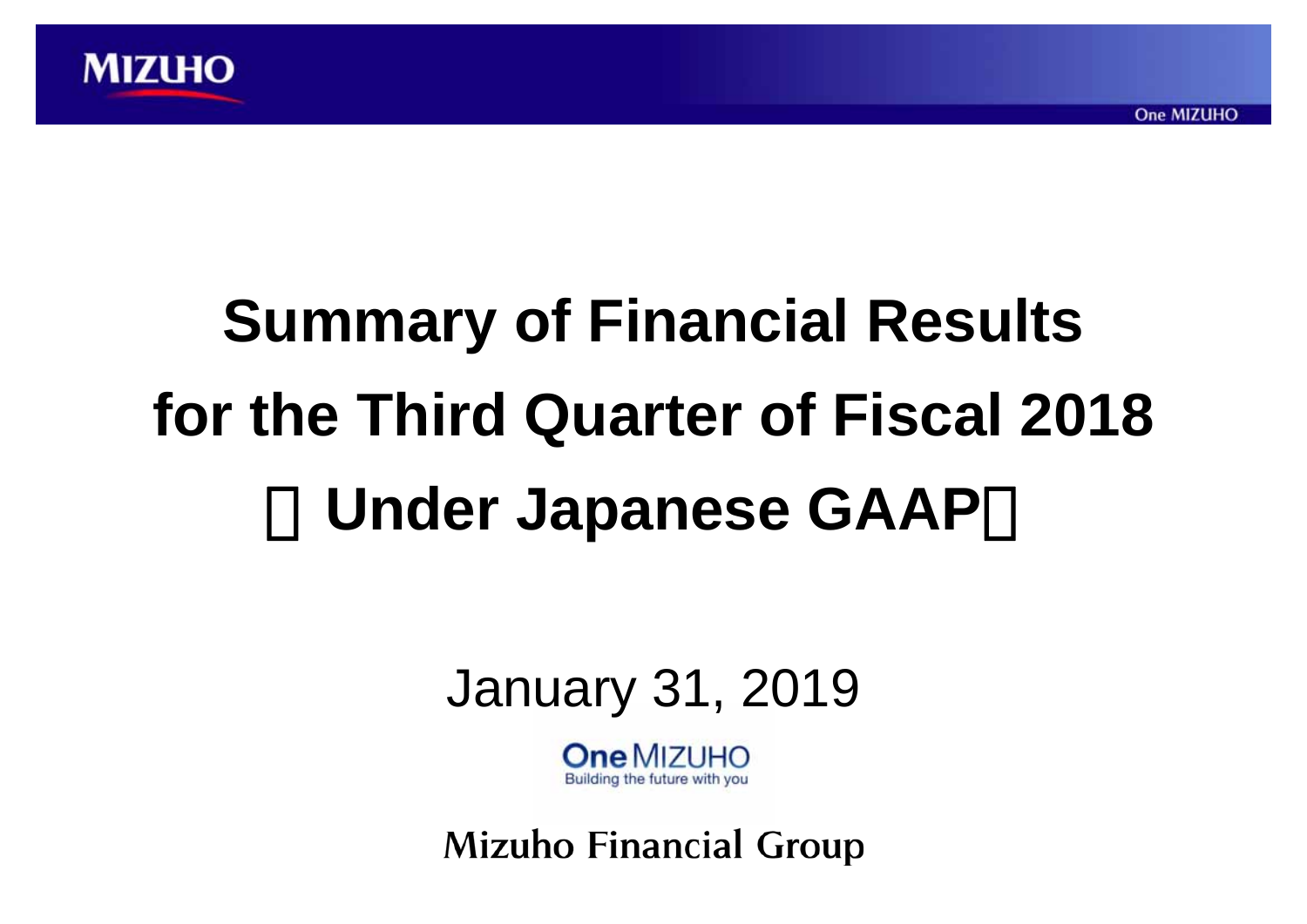#### Contents

| <b>Overview of Income Statement</b> | P <sub>2</sub> |
|-------------------------------------|----------------|
| <b>Overview of Balance Sheet</b>    | <b>P.3</b>     |
| <b>Overview of Loans</b>            | <b>P.4</b>     |
| <b>Non-interest Income</b>          | P.5            |
| <b>Financial Soundness (1)</b>      | <b>P.6</b>     |
| <b>Financial Soundness (2)</b>      | <b>P.7</b>     |
| <b>Reference: Mizuho Securities</b> | <b>P.8</b>     |

|               |                    | FG: Mizuho Financial Group, Inc.<br>TB: Mizuho Trust & Banking Co., Ltd.                                                                                                           | <b>BK:</b> Mizuho Bank, Ltd.<br><b>SC:</b> Mizuho Securities Co., Ltd. |
|---------------|--------------------|------------------------------------------------------------------------------------------------------------------------------------------------------------------------------------|------------------------------------------------------------------------|
|               | <b>Definitions</b> | 2 Banks: Aggregate figures for BK and TB on a non-consolidated basis<br>Group aggregate: Aggregate figures for BK, TB, SC and other major subsidiaries on a non-consolidated basis |                                                                        |
| <b>MIZUHO</b> |                    |                                                                                                                                                                                    |                                                                        |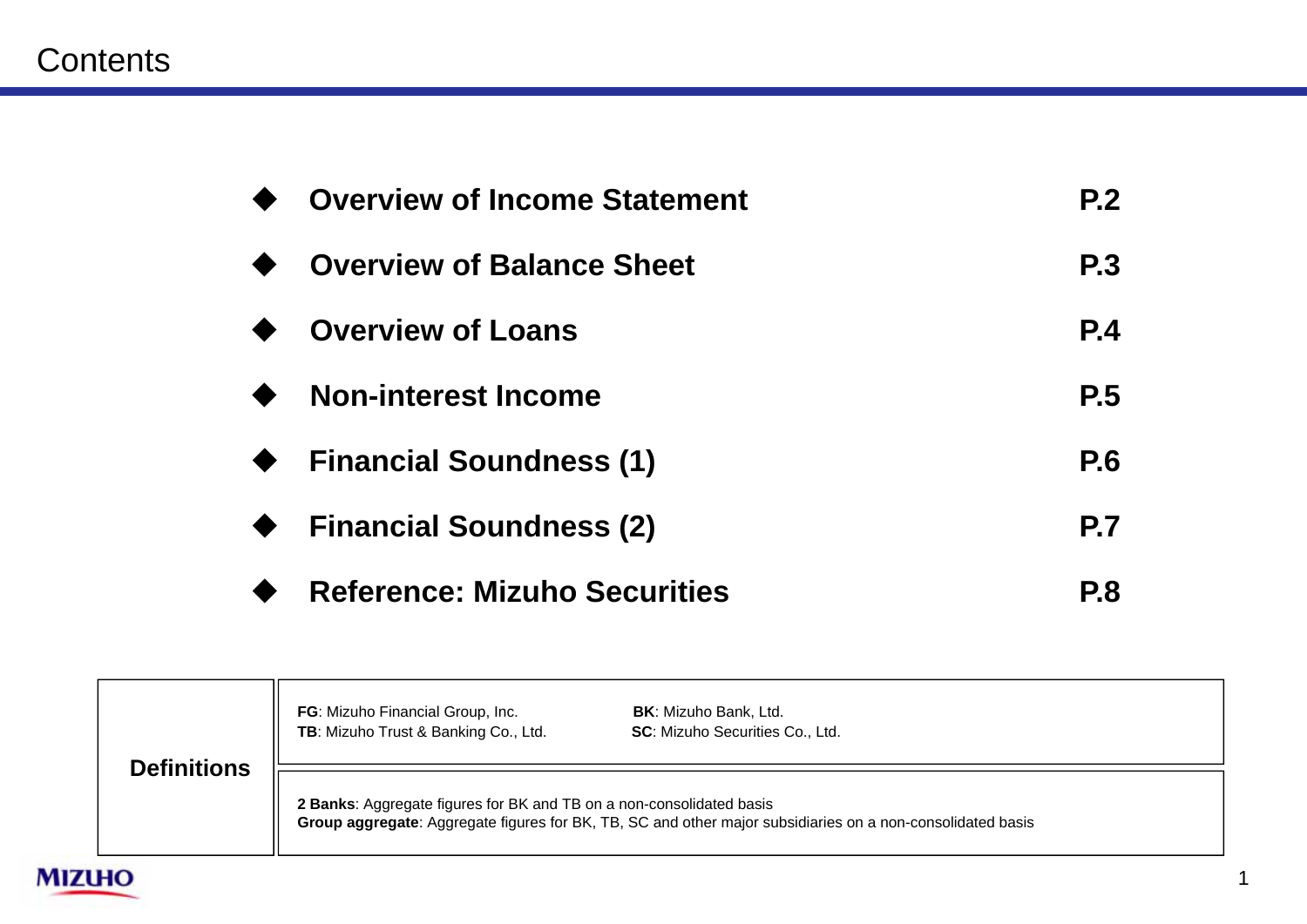### Overview of Income Statement

Summary of Financial Results Results Reference: <Exchange rate (TTM)> Dec-18: USD 1 = JPY 110.91 (Dec-17: USD 1 = JPY 113.05)

- $\blacksquare$  Net Income Attributable to FG<sup>1</sup> for 3Q FY2018 was JPY 409.9bn, 71% progress against the earnings plan of JPY 570.0bn for FY2018
- Consolidated Net Business Profits + Net Gains related to ETFs and others maintained at the same level YoY, as improvements in Gross Profits of Customer Groups offset the slowdown in **Markets**
- Despite Net Gains related to Stocks from disposing of crossshareholdings, Net Income Attributable to  $FG<sup>1</sup>$  decreased from that of last FY when we recorded a large reversal in Creditrelated Costs

(JPY bn)

|                                                                                                         | <b>3Q FY2018</b><br>(Apr-Dec) | <b>Changes from</b><br>3Q FY2017 |
|---------------------------------------------------------------------------------------------------------|-------------------------------|----------------------------------|
| <b>Consolidated Gross Profits</b><br>+ Net Gains (Losses) related to ETFs and others <sup>2</sup>       | 1,505.3                       | $-5.6$                           |
| <b>G&amp;A Expenses</b><br>(excluding Non-Recurring Losses and others) <sup>3</sup>                     | $-1,077.3$                    | $-0.2$                           |
| <b>Consolidated Net Business Profits<sup>4</sup></b><br>+ Net Gains (Losses) related to ETFs and others | 427.8                         | 5.0                              |
| Consolidated Net Business Profits <sup>4</sup>                                                          | 386.8                         | 38.9                             |
| <b>Credit-related Costs</b>                                                                             | 6.0                           | $-163.4$                         |
| Net Gains (Losses) related to Stocks<br>- Net Gains (Losses) related to ETFs and others <sup>2</sup>    | 122.0                         | 6.6                              |
| Net Gains (Losses) related to Stocks                                                                    | 162.9                         | $-27.1$                          |
| <b>Ordinary Profits</b>                                                                                 | 547.5                         | $-96.9$                          |
| Net Income Attributable to FG <sup>1</sup>                                                              | 409.9                         | $-65.7$                          |

1. Quarterly Profit Attributable to Owners of Parent 2. Aggregate of Net Gains related to ETFs (2 Banks) and Net<br> Gain on Operating Investment Securities (SC Consolidated) was JPY 40.9bn (-JPY 33.8bn YoY)<br>3. G&A Expense

Investments in Affiliates and certain other consolidation adjustments



**Consolidated**

Consolidated

|                                                                                  |                                                                                           |                        | (JPY bn)                         |
|----------------------------------------------------------------------------------|-------------------------------------------------------------------------------------------|------------------------|----------------------------------|
|                                                                                  |                                                                                           | 3Q FY2018<br>(Apr-Dec) | <b>Changes from</b><br>3Q FY2017 |
|                                                                                  | <b>Gross Profits</b><br>+ Net Gains (Losses) related to ETFs <sup>5</sup>                 | 1,030.8                | $-13.1$                          |
|                                                                                  | <b>Customer Groups</b>                                                                    | 877.8                  | 74.1 <sup>6</sup>                |
|                                                                                  | <b>Markets</b>                                                                            | 153.9                  | $-82.96$                         |
|                                                                                  | <b>G&amp;A Expenses</b><br>(excluding Non-Recurring Losses)                               | $-710.4$               | 9.8                              |
| 2 Banks                                                                          | <b>Net Business Profits</b><br>+ Net Gains (Losses) related to ETFs $^5$                  | 320.4                  | $-3.3$                           |
|                                                                                  | <b>Net Business Profits</b>                                                               | 286.5                  | 27.1                             |
|                                                                                  | <b>Credit-related Costs</b>                                                               | 7.4                    | $-158.1$                         |
|                                                                                  | Net Gains (Losses) related to Stocks<br>- Net Gains (Losses) related to ETFs <sup>5</sup> | 122.1                  | $-2.3$                           |
|                                                                                  | Net Gains (Losses) related to Stocks                                                      | 156.0                  | $-32.8$                          |
|                                                                                  | <b>Ordinary Profits</b>                                                                   | 420.8                  | $-109.0$                         |
|                                                                                  | <b>Net Income</b>                                                                         | 305.9                  | $-110.4$                         |
|                                                                                  | <b>Net Operating Revenues</b>                                                             | 224.9                  | $-2.3$                           |
|                                                                                  | <b>SG&amp;A Expenses</b>                                                                  | $-197.5$               | $-1.6$                           |
| ပ္တ                                                                              | Ordinary Income                                                                           | 28.1                   | $-3.5$                           |
|                                                                                  | Net Income Attributable to SC <sup>1</sup>                                                | 23.7                   | $-0.3$                           |
|                                                                                  |                                                                                           | 10.4                   | $-1.1$                           |
|                                                                                  | Asset Management One                                                                      |                        |                                  |
| <b>Consolidated and</b><br>Difference b/w<br>Banks+SC<br>$\overline{\mathbf{N}}$ | Major Overseas Subsidiaries (BK) <sup>7</sup><br>Mizuho Credit Guarantee                  | 37.8<br>7.9            | 4.1<br>$-2.5$                    |
|                                                                                  | Other Subsidiaries & Consolidation Adj.                                                   | 24.2                   | 44.5                             |
|                                                                                  | Difference in Net Income <sup>1</sup> b/w<br><b>Consolidated and 2 Banks+SC</b>           | 80.3                   | 45.0                             |

5. Including Net Gains related to ETFs (2 Banks) of JPY 33.8bn (-JPY 30.5bn YoY)

6. New management accounting rules were applied at the beginning of FY18. Figures for FY17 are recalculated based on the new rules

7. Including quarterly Net Income of Mizuho Securities USA of JPY 6.9bn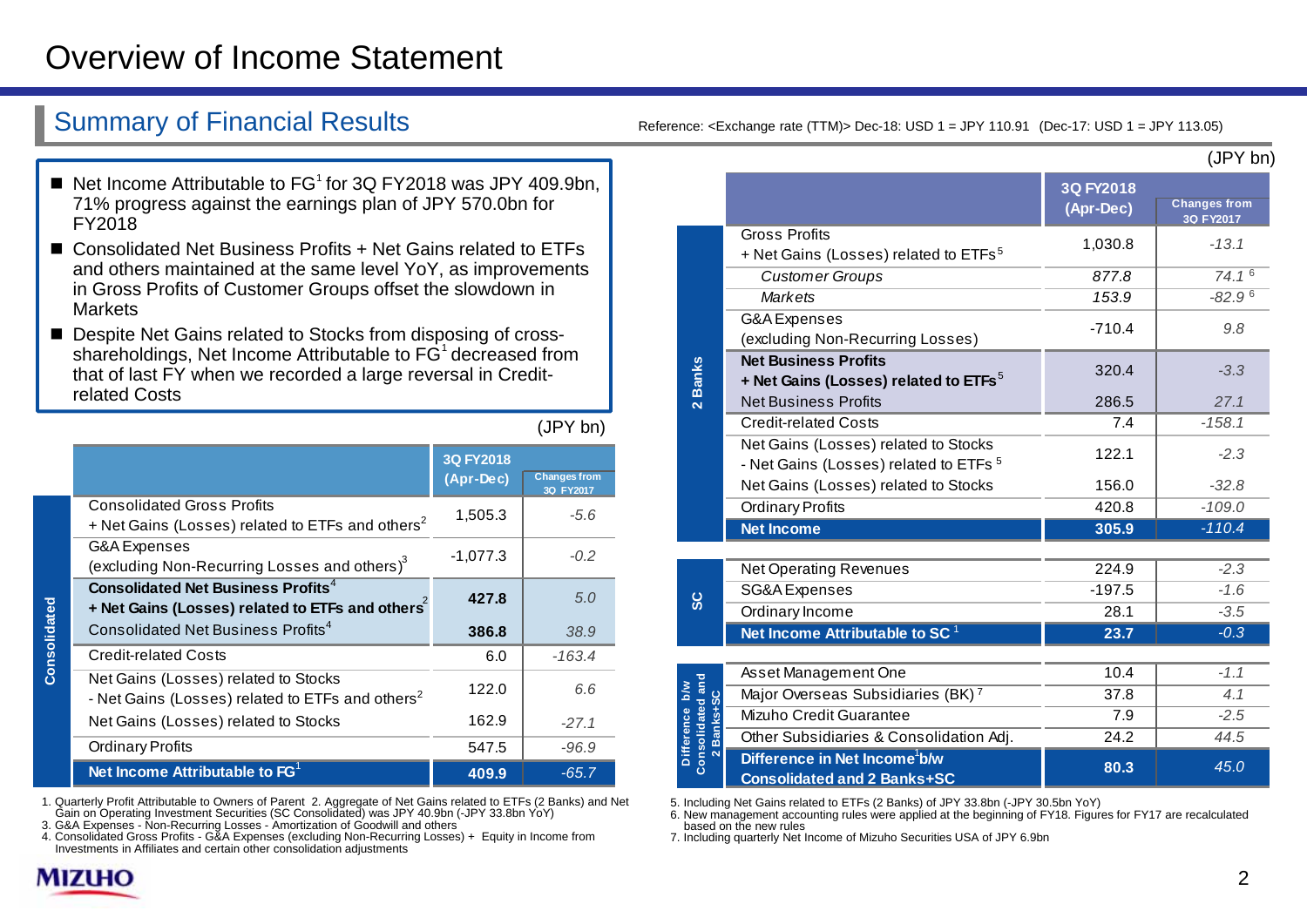## Overview of Balance Sheet



1. Excluding loans to FG. Banking account

2. Housing and Consumer Loans

**MIZUHO** 

3. Calculated by deducting "Housing and Consumer Loans" from "Loans to SMEs and Individual Customers"

4. BK (including the subsidiaries in China, the US, the Netherlands, Indonesia, etc.)

5. Including Non-JPY loans and deposits in Japan

36. Changes in management accounting rules in FY18. Figures from Mar-16 to Mar-18 are recalculated based on the new rules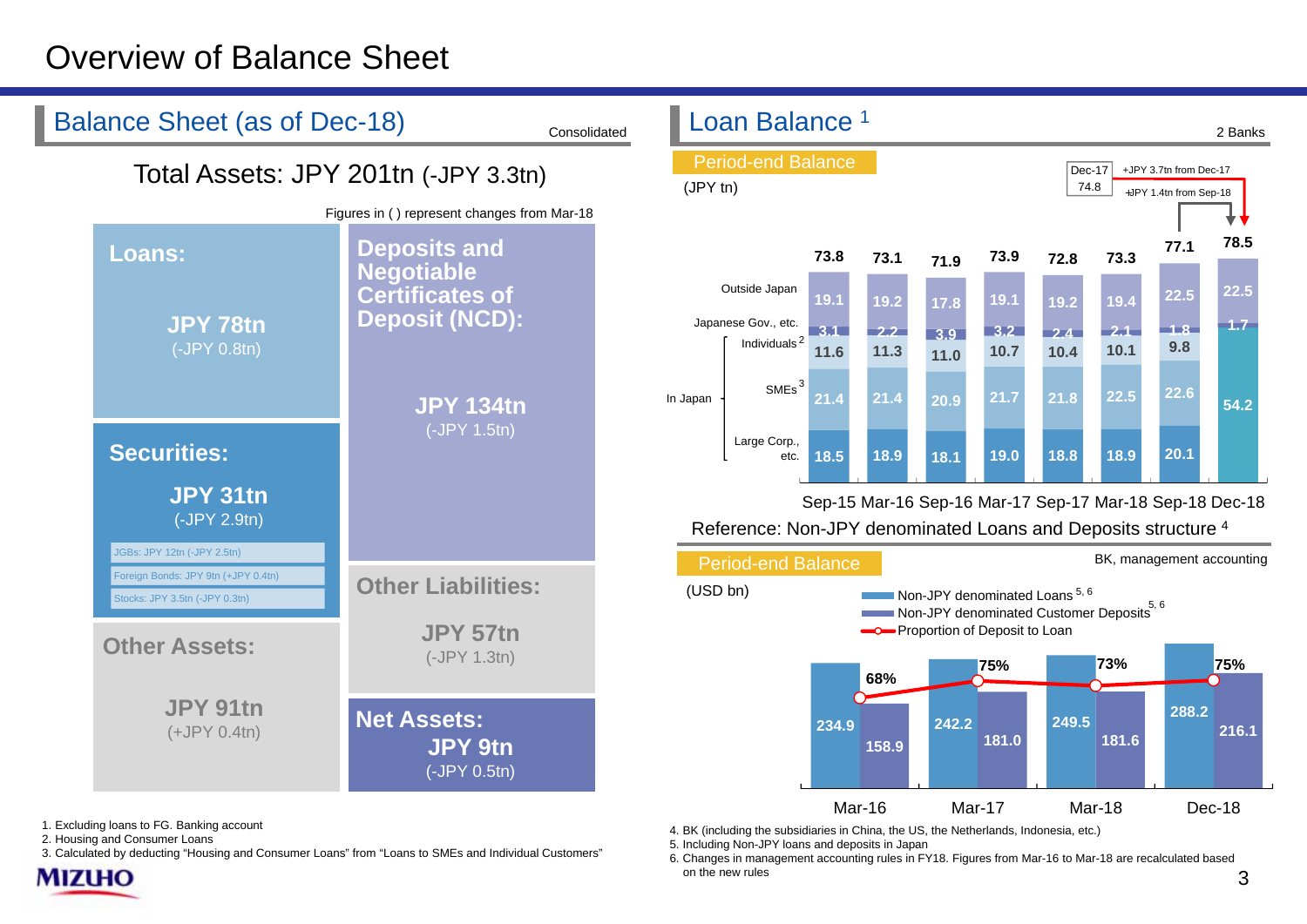#### Overview of Loans

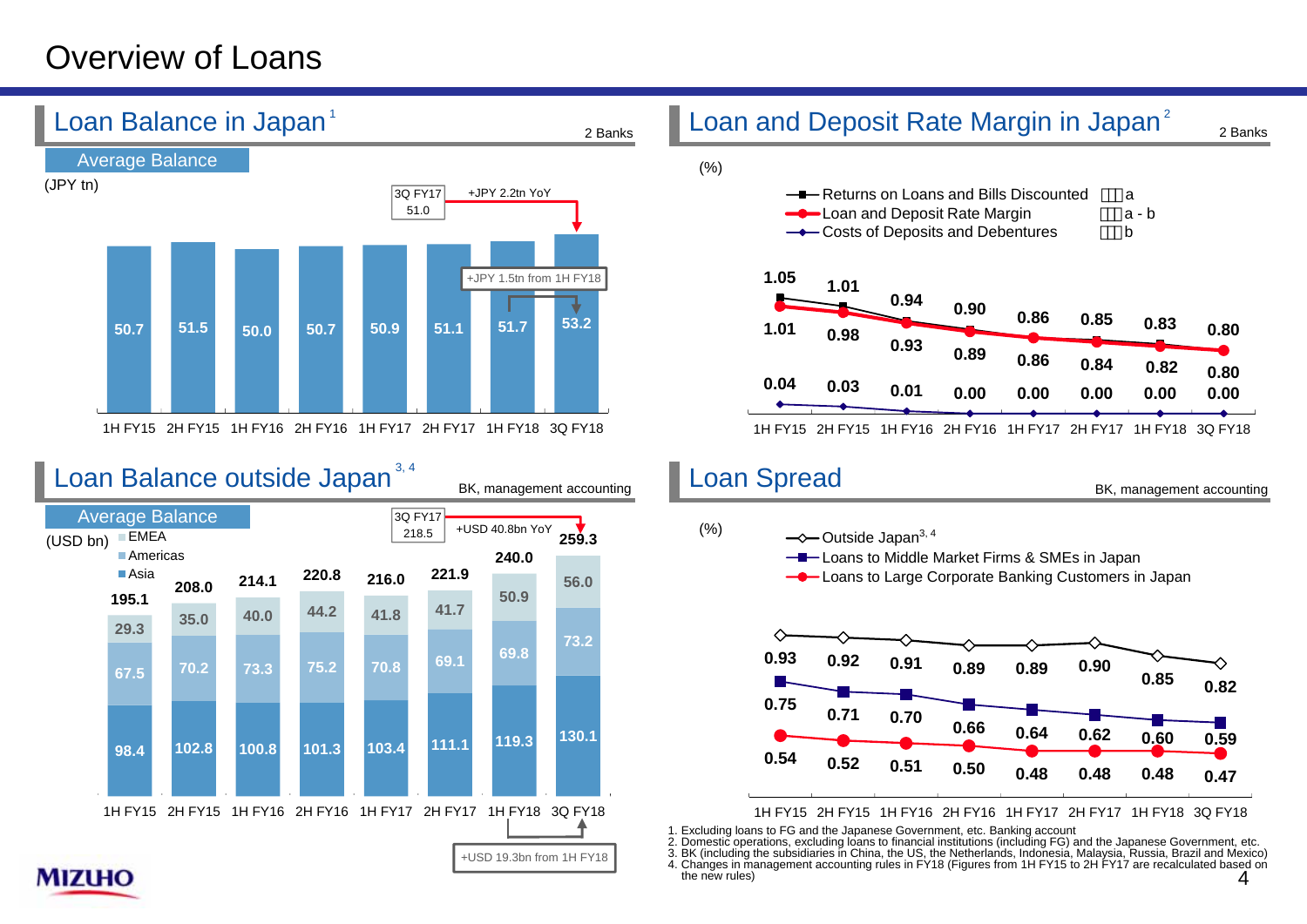#### Non-interest Income

#### Non-interest Income from Customer Groups 1





3Q FY16: JPY 685bn and 3Q FY17: JPY 692bn MIZIHO

#### Reference: Breakdown of BK (in Japan) Non-interest Income



5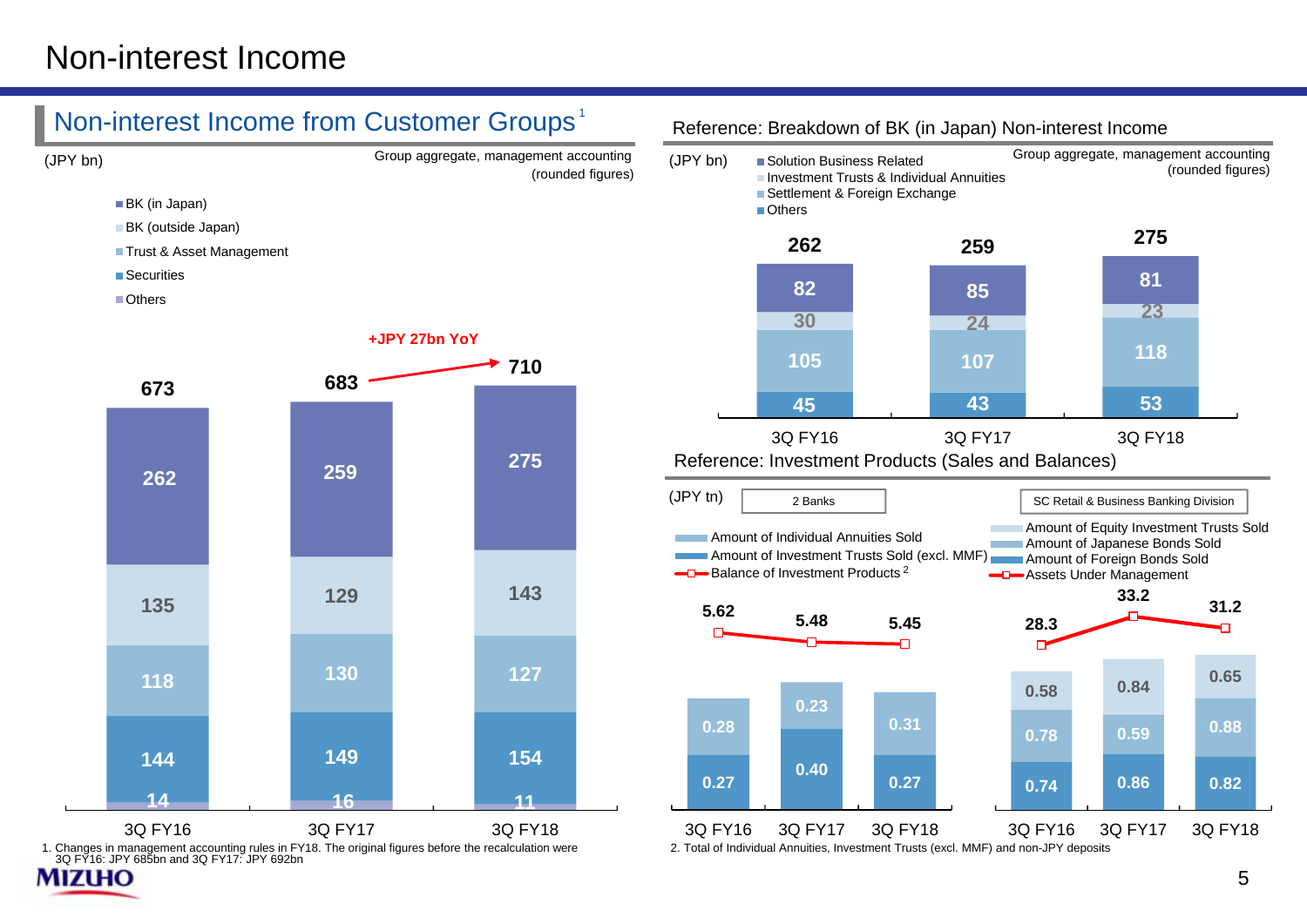# Financial Soundness (1)



2. Banking account + Trust account

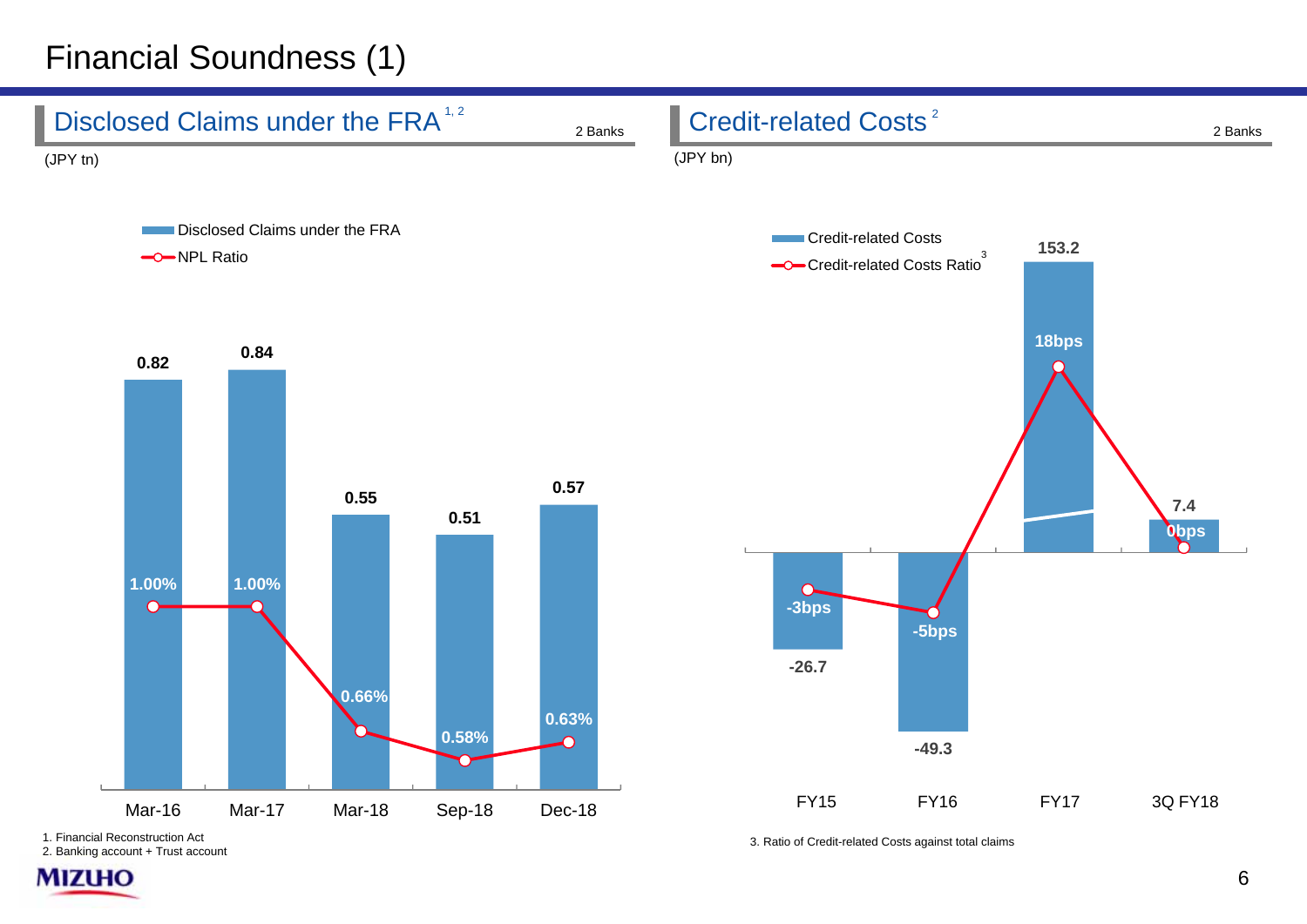# Financial Soundness (2)

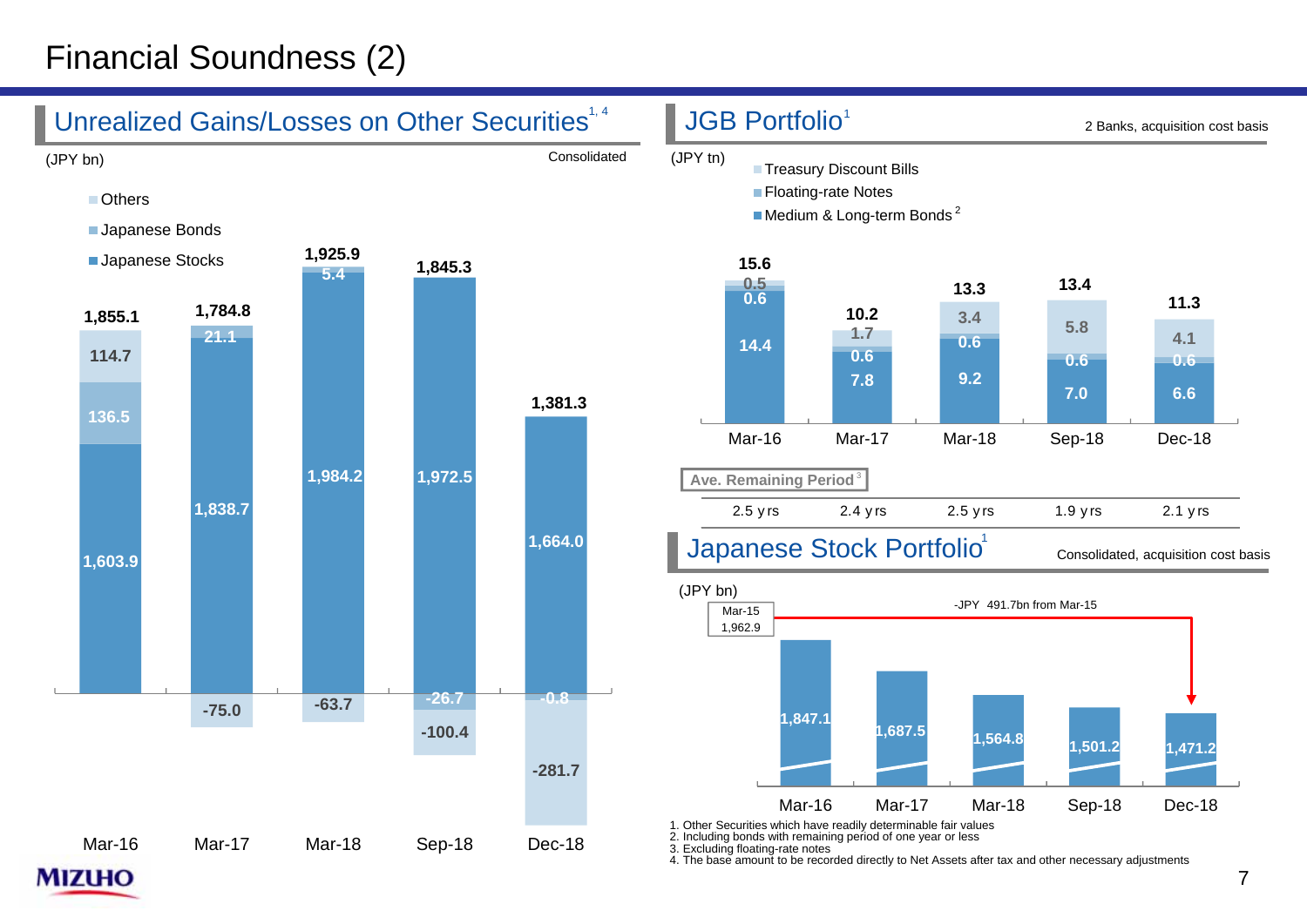#### Reference: Mizuho Securities



*-0.1*

|                                             | ----- | -- ''' | ---   |
|---------------------------------------------|-------|--------|-------|
| Reference:                                  |       |        |       |
| Ordinary Profits                            | 31.6  | 28.1   | -3.5  |
| Ordinary Profits (incl. MSUSA) <sup>4</sup> | 44.8  | 34.2   | -10.5 |

Net gain (loss) on operating investment securities  $10.4$  7.1  $-3.3$ 

 **Net Operating Revenues 227.2 224.9** *-2.3*

Net financial Income 6.3

4. Simple aggregate of Ordinary Profits of SC Consolidated and Mizuho SC USA (MSUSA). Ordinary Profits of MSUSA are on internal management basis, and the 3Q FY18 figure includes Ordinary Profits of Mizuho Capital Markets



#### 5. Number of deals basis. Any Japanese involvement, excluding real estate deals. Source: Refinitiv (Former Thomson Reuters)

9

6. Underwriting amount basis, pricing date basis. Deals including initial public offering, public offering and convertible bonds, including REITs. Source: Refinitiv (Former Thomson Reuters)

ABS Lead Manager <sup>8</sup> and the state of the 1st 23.7% Market Share

7. Underwriting amount basis, pricing date basis. Deals including straight bonds, investment corporation bonds, Zaito agency bonds, municipal bonds (lead manager method only), Samurai bonds and preferred securities, and excluding self-led bonds. Source: I-N Information Systems

8. Transaction amount basis, settlement date basis. Source: Refinitiv (Former Thomson Reuters)

9. Bonds with issuance amount of USD 250mm and above issued by investment grade corporations in the Americas. Source: Dealogic

2, 3

8<sup>th</sup> 5.6% Market Share